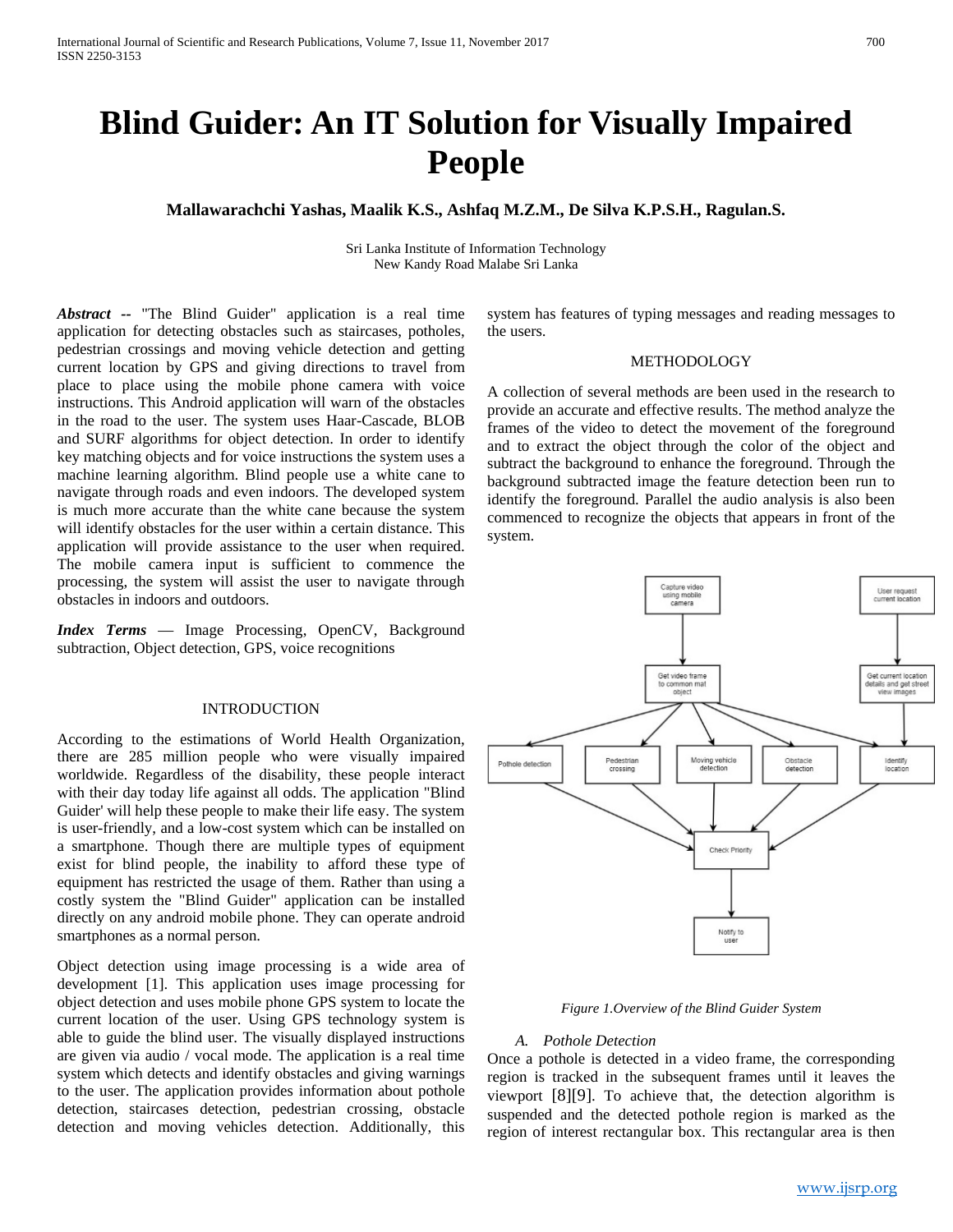committed to the pothole tracking algorithm that tries to trace this region within the subsequent frames. Once the region of interest leaves the viewport the tracking algorithm is stopped, the detection algorithm is resumed and the number of detected potholes is incremented. The tracking algorithm has to be performed on every frame independently, and in case of multiple potholes, it is executed in parallel.



 *Figure 2: Image of a pothole detection*

## *B. Staircases Detection*

There are various kinds of staircases. Stairs consist of a sequence of steps which can be regarded as a group of consecutive curb edges. To extract these features, [17] we start with an edge detection by applying a "Sobel" type operator to obtain the edge map from RGB image of the scene and then perform a Hough transform to extract the lines in the extracted edge map image. These lines are parallel for both stairs. Therefore, a group of concurrent parallel lines represents the structure of stairs. In order to eliminate the noise from unrelated lines, we add constraints including the number of concurrent lines, line length, etc.

## *C. Pedestrian-Crossing Detection*

Pedestrian crossings are dangerous places for a visually impaired person to cross safely [11]. Mostly pedestrian crossing content yellow and white color with a specific shape. Once the pedestrian crossing detected in a video frame, detection algorithm tracks the caption until it remains in the subsequent frames. To detect the pedestrian crossing template matching technique is being used. Once the pedestrian crossing is detected it is alert to the user.

## *D. Moving vehicle detection*

Designed solution mainly focuses on getting information of motion detection and object detection. Because of the noisy background identifying moving vehicle detection was a challenge. All the objects in the video frames are being captured through the camera of the mobile phone. "Haar cascade" algorithm [4] was an efficient method, which was used in order to overcome the challenges. The algorithm uses a collection of trained positive and negative samples via XML files.

Absolute different between frames are used in the system to detect the moving objects. To calculate the absolute frame difference multiple numbers of frames are used. Eight consecutive frames from a video signal are considered and each of them is subtracted from the background image. The difference between images is added together to obtain a resultant image. This image represents the maximum movement of the objects in the given eight frames [5]. Then compute a rectangle box and it is drawn and then moving vehicles are being captured. Then the user identified the direction of the vehicle by drawing a virtual line. Then the frames are touched by the virtual line and then the direction is being identified. The user is being guided by the system. The detected vehicles are notified using voice instructions.



*Figure 3: Image from camera frame*

## *E. Obstacle Detection*

According to the process of template matching, the technique is being used to detect obstacles in indoor and outdoor environments. For this purpose, the system used the first frame of an object as a template. This template is then used to match with the detected object. This method is the most accurate method for this purpose. For Template matching also OpenCV is being used. After detecting the obstacle within a certain distance using a mobile camera and giving voice instructions to the user.

#### *F. Accurate Determination of Position*

This module is capable of guiding the blind by providing voice commands to navigate the user from one place to other by using Google Map API. Here the important part is that the module can differentiate the user's current location with the image provided by the street view API and tell the user as to where to navigate accurately [12][13].

The user will have to specify the destination location through voice commands to the device. Once the user confirms to navigate through voice command, the localization module gets activated. The user will be navigated to the destination through voice command from the device. Once the user reaches the destination, this component should alert the user that he has reached the destination. In order to accurately locate the destination, the localization module will help the user.

Localization module is responsible for accurately identifying or locating the exact place or building that the user intended to reach. To achieve this the module uses Google street view image and image captured from the device. The figure below explains how the localization works.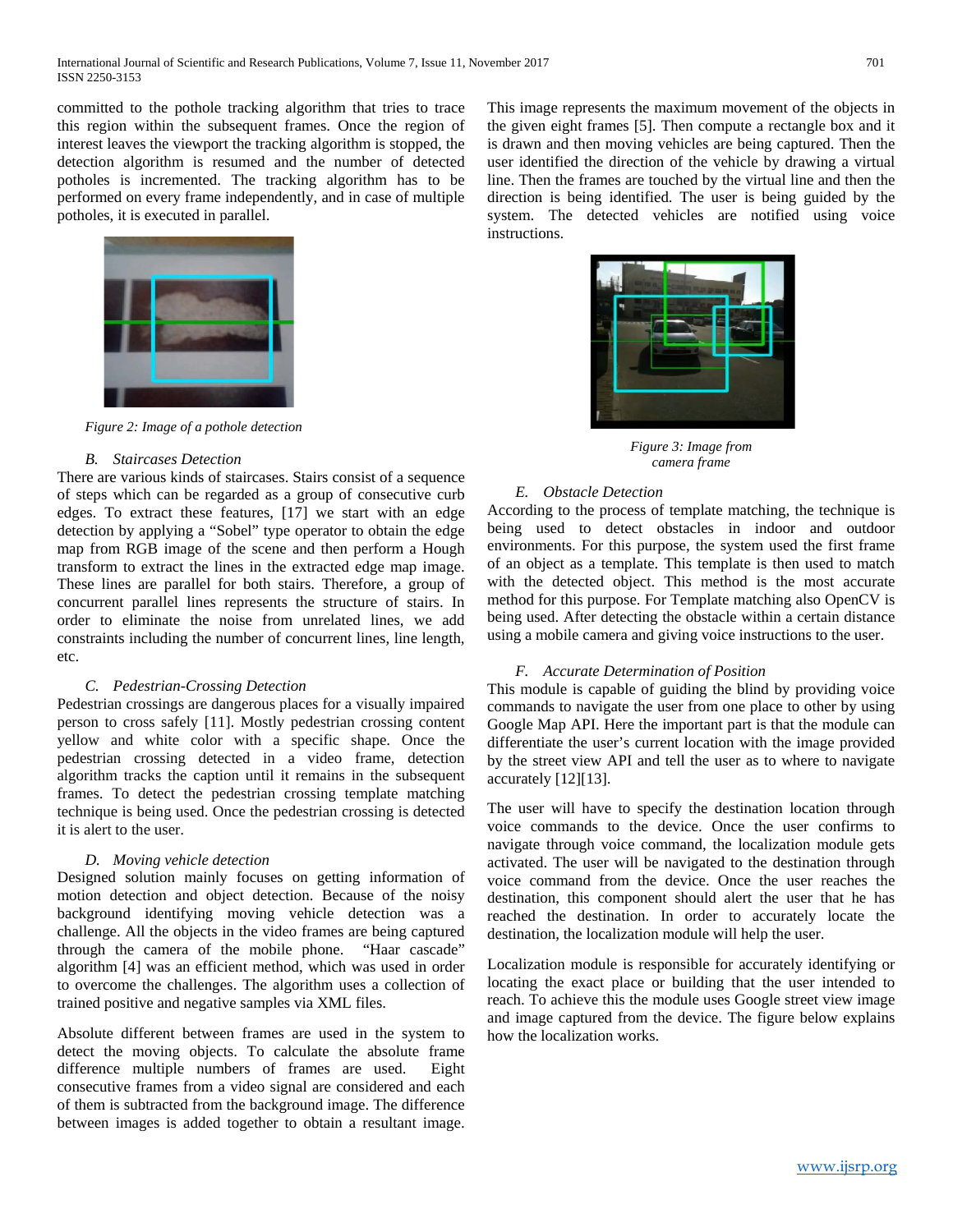

*Figure 4: System high level diagram*

The extraction component will accept images from Google street view API and image captured from the device. Extraction component will filter the received images and outputs the enhances street view image and the camera image to the comparison module. So the street view image represents the destination place. The camera image taken from the device represents the actual location the user is looking at.

The comparison module should compare the difference between the two-image set and provide data to the process results module. Process results module will obtain the average value from the values received from the comparison component and outputs a percentage value. This value indicated how exactly the two images match. Hence, the system can suggest whether the user has reached his or her exact location.



## *G. Enable Voice Conversation*

Record the sample of each word of the vocabulary is the first task . After speech samples are collected, they are converted an analog signal to digital form by sampling to make them understand the speech system.

Sampling means make the speech signals at regular intervals. The collected data is now quantized to eliminate noise in samples. Then collected samples passed through the feature extraction, feature training, and feature testing stages. Feature extraction transforms the incoming sound into an internal representation. It is possible to reconstruct the original signal from it. Then used MFCC [6] for feature extraction. It is used in every state of speech recognition system. MFCC (Mel-frequency cepstral coefficient) is a standard method for feature extraction in speech recognition task.

Decoding [7] is the most important step in speech recognition. It is performed for finding the best match for the incoming vector matches. A decoder performs the actual decision about recognition of a speech utterance by combining and optimizing the information conveyed by the acoustic and language models. Two types of acoustic models [7]. Word model and phoneme model. It is implemented using HMM (Hidden Markov Model) [&]. It is used in every state of speech recognition system. HMM, state have a set of output symbols known as output probabilities and having a finite numbers of state  $Q = \{q_1, q_2, \ldots, q_n\}$ qn}. One process is related to the transitions among the states. It is controlled by a set of probabilities called transition probabilities to model the temporal variability of speech. Another process is concerned with the state output observations  $Q = \{0, 0, 0, \ldots, 0\}$  regulated by Gaussian mixture distributions bj(ot) where  $1 \le i \le N$ , to simulate the spectral variability of speech. Use of the Viterbi algorithm to generate the given sequence symbols, without having to search all possible sequences. Markov chain has changes to states according to its transition from state i to state j denoted as:

$$
aij = P[Qt+1 = j | Qt = i].
$$

Language models [7] are used to guide the search correct word sequence by predicting the likelihood of nth word using (n-1) preceding words. Language models can be classified into:

 • Uniform model: each word has an equal probability of occurrence.

 • Stochastic model: a probability of occurrence of a word depends on the word preceding it.

 • Finite state languages: languages use a finite state network to define the allowed word sequences.

 • Context free grammar: It can be used to encode which kind of sentences is allowed.

In pronunciation modeling [7], during recognition, the sequence of syn Figure 5: Image from Camera del HMM is compared with the set  $\frac{1}{\epsilon_{\text{frame}}}$  frame is an and a diverse sequence of words that is the system's final output contains information about which words are known to the system and how these words are pronounced. A decoder is then used for recognizing words by combining and optimizing the information of acoustic & language models. *Frame*

# RESULTS AND DISCUSSION

The results are conducted to evaluate the performance of the proposed method. Those results are obtained using the detection and tracking algorithms that have been discussed above. Fig.2 shows the pothole detection. Fig.3 shows the results for moving vehicle detection and fig.4 shows the determination of the position. After recognition of features, outputs are given as audio using headphones.

"Blind Guider" system is more accurate for visually impaired people. Though the system is accurate there are some limitations of the system that is this cannot be used in the dim light and the night time. And the other limitation is by using the system user can be see only one side at one time. As future advancement, the